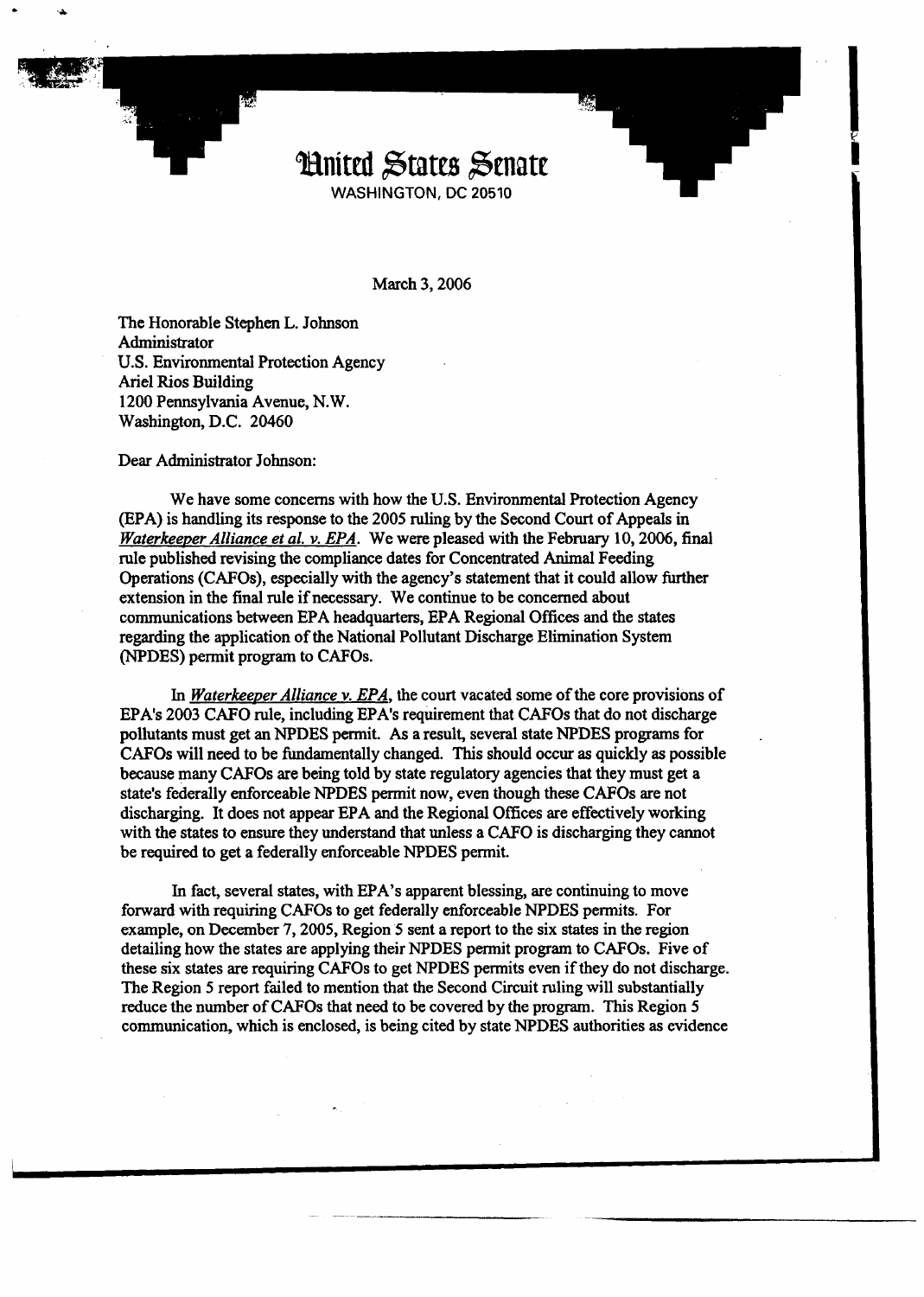EPA intends to continue to require NPDES permits for all CAFOs regardless of whether they discharge pollutants.

It appears the cause of this problem is EPA's position on the issue. Greater clarity must be brought on the important differences between federal law and state law in the application of section 510 of the Clean Water Act. For example, EPA stated in the February 10, 2006, final rule that "states may choose to require CAFOs to obtain NPDES permits in advance of the dates set in the federal NPDES regulations, pursuant to the authority reserved to States under Section 510 of the Clean Water Act to adopt requirements more stringent than those that apply under federal law."

Section 510 does not allow states to require CAFOs to be subject to federally enforceable NPDES permit requirements when the federal government itself cannot require this. States can require under state law CAFOs to get state permits that are enforceable in state courts, but they cannot require CAFOs to get federally enforceable NPDES permits if the CAFO is not discharging.

We want states to be able to continue operating successful water quality protection programs that work for them. However, section 510 does not extend to the states the ability to impose a federal requirement that carries federal penalties and liabilities when the federal government itself cannot lawfully do so.

We strongly encourage you to immediately reconsider EPA's position on this matter and make a clear statement to the regions and states that federally enforceable NPDES permits are required only for CAFOs that actually discharge pollutants to water, and that they are not required for those CAFOs that do not discharge.

Sincerely,

We appreciate your attention to this matter and look forward to hearing **fiom** you.

Saxby Chambles, Chairman Senate Comm ttee on Agriculture, Nutrition and Forestry

James M. Inhofe. Chairman

Senate Committee on Environment and Public Works

Enclosure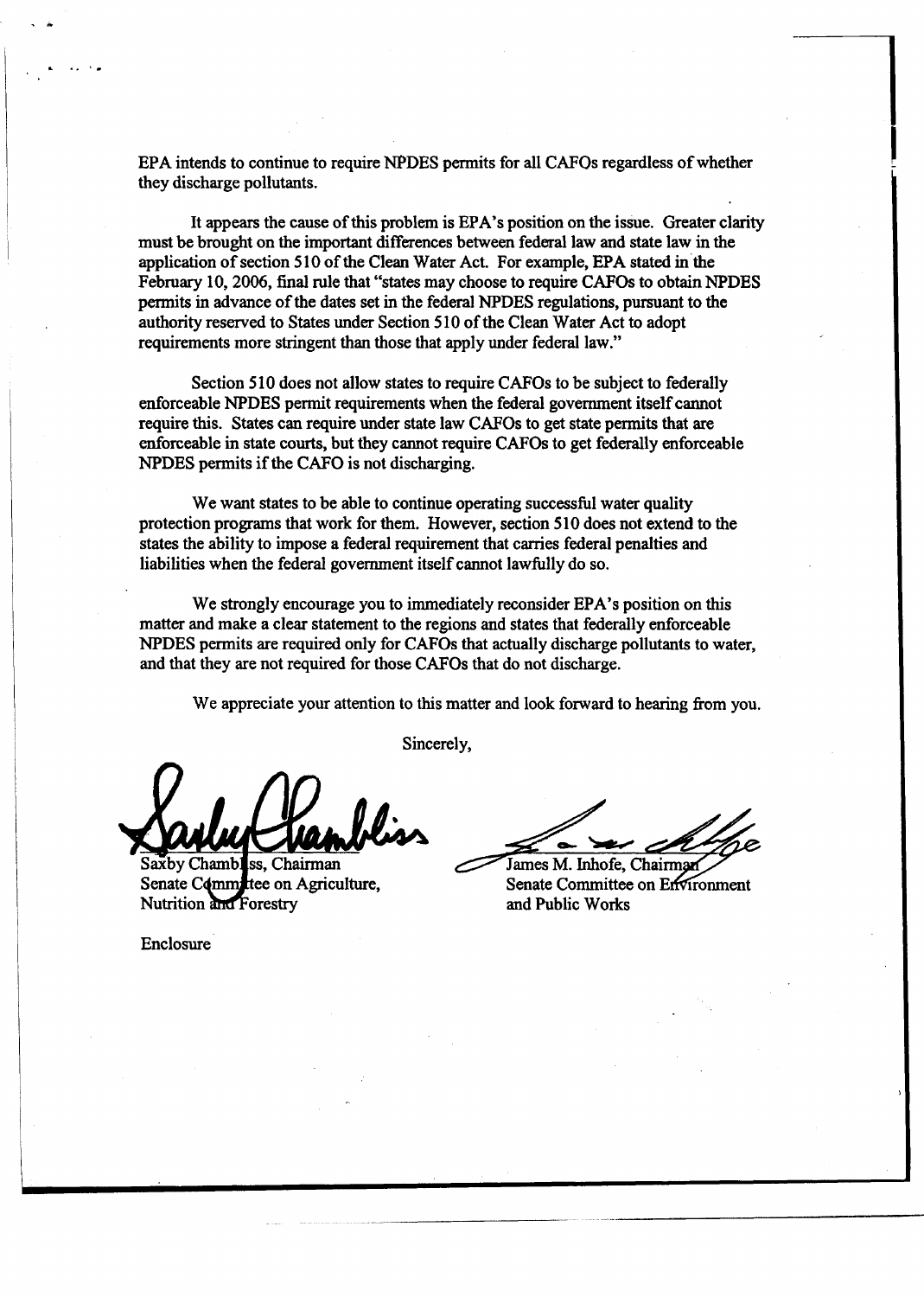06/22/2016 03:12 FAX

### **Zenas Baer and Associates**

Attorneys at Law

WWW.ZBAER.COM

P.O. Box 249<br>331 Sixth Street Hawley, Minnesota 56549

(218) 483-3372 Phone (218) 483-4989 Fax

licensed in Minnesota and North Dakota

Zenas Baer Kevin Miller



"Quality Legal Services Since 1929"

Magnus Wefald, (1900-1991)

Judy Agravoid, Legal Assistant<br>Timothy J. Heiler, Parategal

March 27, 2006



Dear

Enclosed please find a letter I received from Leo Raudys, Divisional Director, Regional Division, St. Paul Office of MPCA regarding the need for obtaining an NPDES/SDS permit for your facilities. I have requested additional information to be able to analyze what an appropriate response is. It seems their authority is based on the 2000 legislative amendment to Chapter 116, which required the Agency to issue NPDES permits for feedlots with "1,000 animal units or more and that meet the definition of a concentrated animal feeding operation in 40 CFR 122.23".

The requirement for an NPDES/SDS permit is based on an Attorney General's interpretation, which I have not yet seen. An Attorney General interpretation (Mike Hatch) is not the law, but is typically given some weight by Courts. I suspect that this is not a typical Attorney General opinion which would be published.

PAGE 2/7 \* RCVD AT 4/18/2006 4:06:16 PM [Eastern Daylight Time] \* SVR:DCNTFAX01/2 \* DNIS:6285116 \* CSID: \* DURATION (mm-ss):02-20

Ø002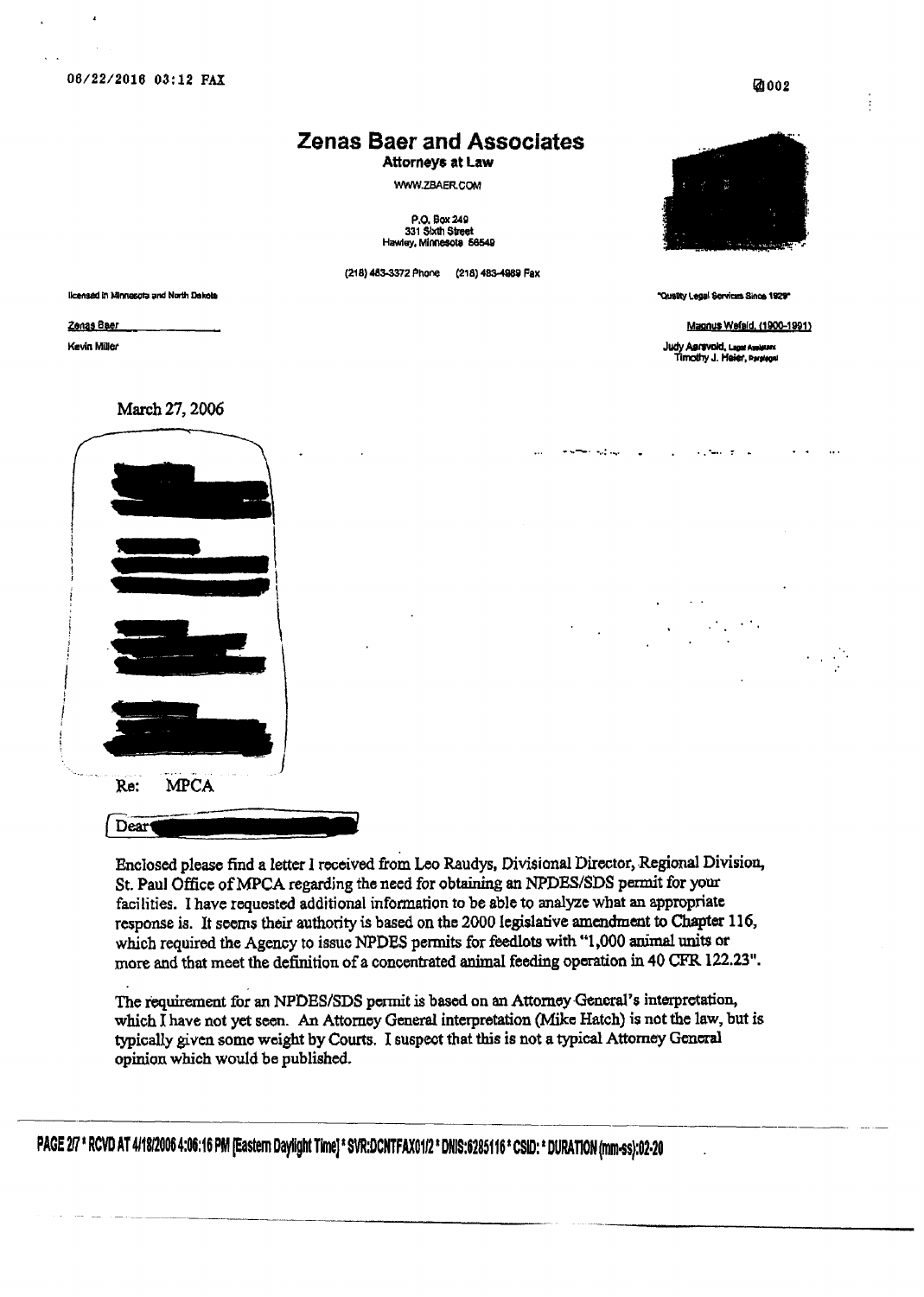06/22/2016 03:12 FAX

| March 27, 2006 |
|----------------|
| Page 2         |
|                |

Once I receive the opinion and the request letter, I will better be able to analyze what position you should take.

Very truly yours,

ZENAS BAER AND ASSOCIATES بمرتضف والمساوي 计程 一体  $\tilde{\mathbf{x}}_i$  $\sim$  -  $254$ Zenas Baer  $\vdots$  $\hat{\mathbf{W}}$  $\mathcal{L}^{\mathcal{A}}$  $\mathbf{v}$  as ZB:ja  $\sim$  exc Enc.  $\ddot{\phantom{0}}$  $\mathcal{C}(\mathcal{A})$  $\alpha$  $\mathbf{y}_i$  $\mathcal{A}$  $\cdot$ чğ,  $\ddot{\cdot}$  $\mathbf{Y}^{\mathrm{op}}$ ŧ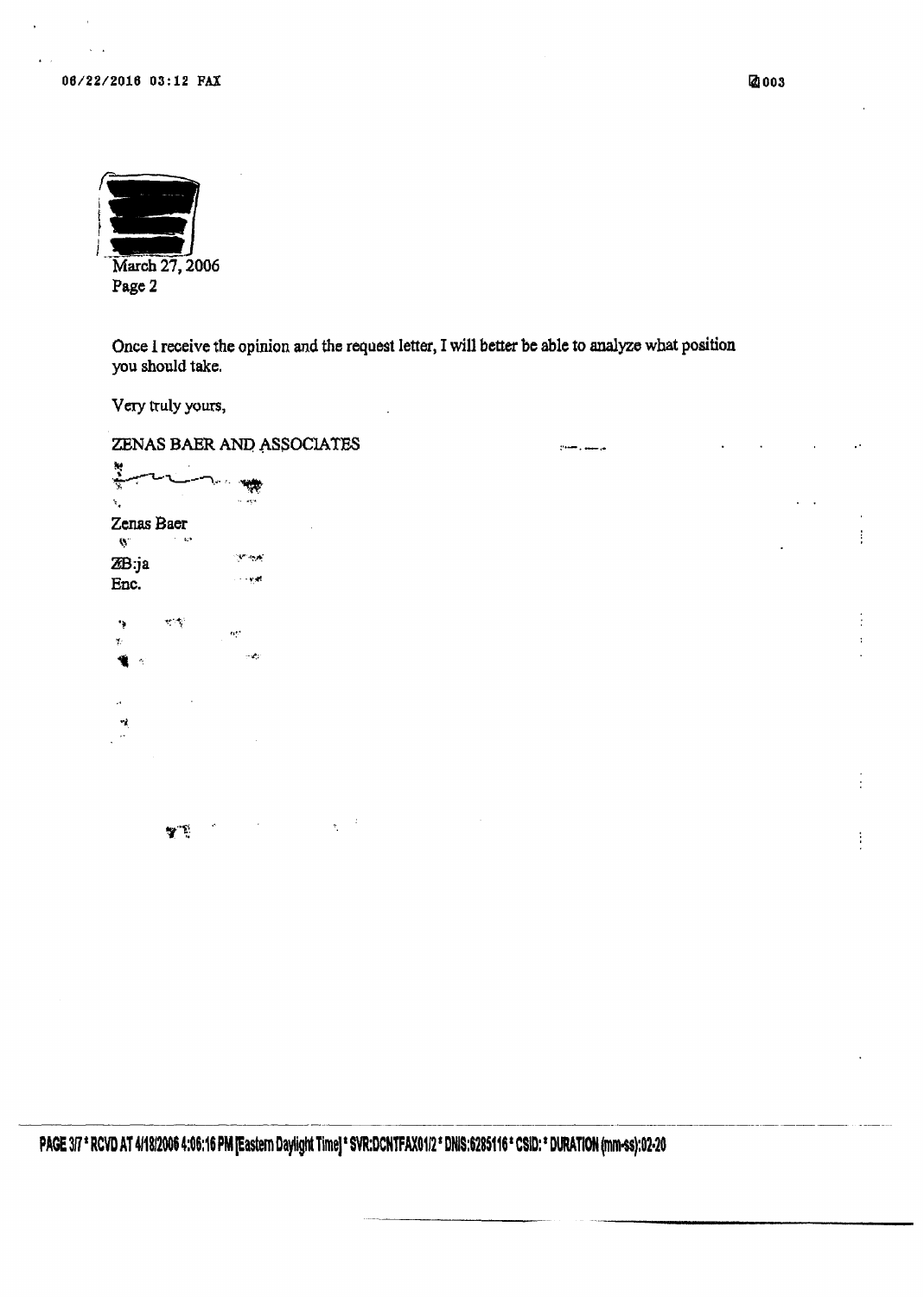**06/22/2016 03:12 FAX** .

## **Zenas Baer and Associates** .

**Attorneys** at **Law**  WWW.ZBAER.COM

**P.O.90%24v 331 SIXVI6ina Wey.** MiMk **56649** 

**(21B) 4939972Phone (218) 4834888 Fax** . '



*'~dy~agll* **SeMcw Sinw 1aC** -

Magnus Wefold, (1900-1991)

**Judy Aarsvold, Lega Assistant** nothy J. Haier, randegal

**Ilcensed In Minnesota and North Dakota** 

**Zenas Baer** 

**Kovin Millor** 

March **27,2006** 

Leo **Raudys, Division** Director **Regional** Division **Minnesota** PoIlution Control **A~ency 520 Lafayette Road N. St. Paul, A4N 55155-4194** 

**Re: NPDES** Application Requirements

Dear Mr. Raudys:

**Thankyou for yourcuzrespondencedated March 23,2006,explainingthe backpund ofthe Minnesota NPDES/SDS permit process. In the letter youmake** mfcrmce **to the** letter **from Yo L pTraub, Water** DivisionDirector, Region **5,EPA, dated**March **28,2001, andtha August 6,**  2001 **response letter from Mike Hatch, Attorney General, regarding the Attorney General's** interpretation *ofMtnn.***Stat. 116.07, subd. 7c (2000). I would appreoiate it if you could send me copies ofthese** documents **so I can**review thembefore **consulting** with **my olicnts regarding applications which** might **benecessaryto meet state law. .OnceI receive thost dowants** I**will meet withmy clients and respond accordingly.** 

**very truly yours,** 

**ZENAS BMR ANX> ASSOCIATES** 

**Zenas Baer** 

ZB:ja

cc:  $\mathcal{L} = \{ \mathcal{L} \mid \mathcal{L} \in \mathcal{L} \}$  . The sequence of  $\mathcal{L} = \{ \mathcal{L} \mid \mathcal{L} \in \mathcal{L} \}$ 

**PAGE4R RCVDAT 4H812006 1:06:16 PM pastem DaylightTime]' SVR:DCNTFAXOln DNIS:6285116 CSlD: DURATION(rnm.ss]:O2~20** 

**2004**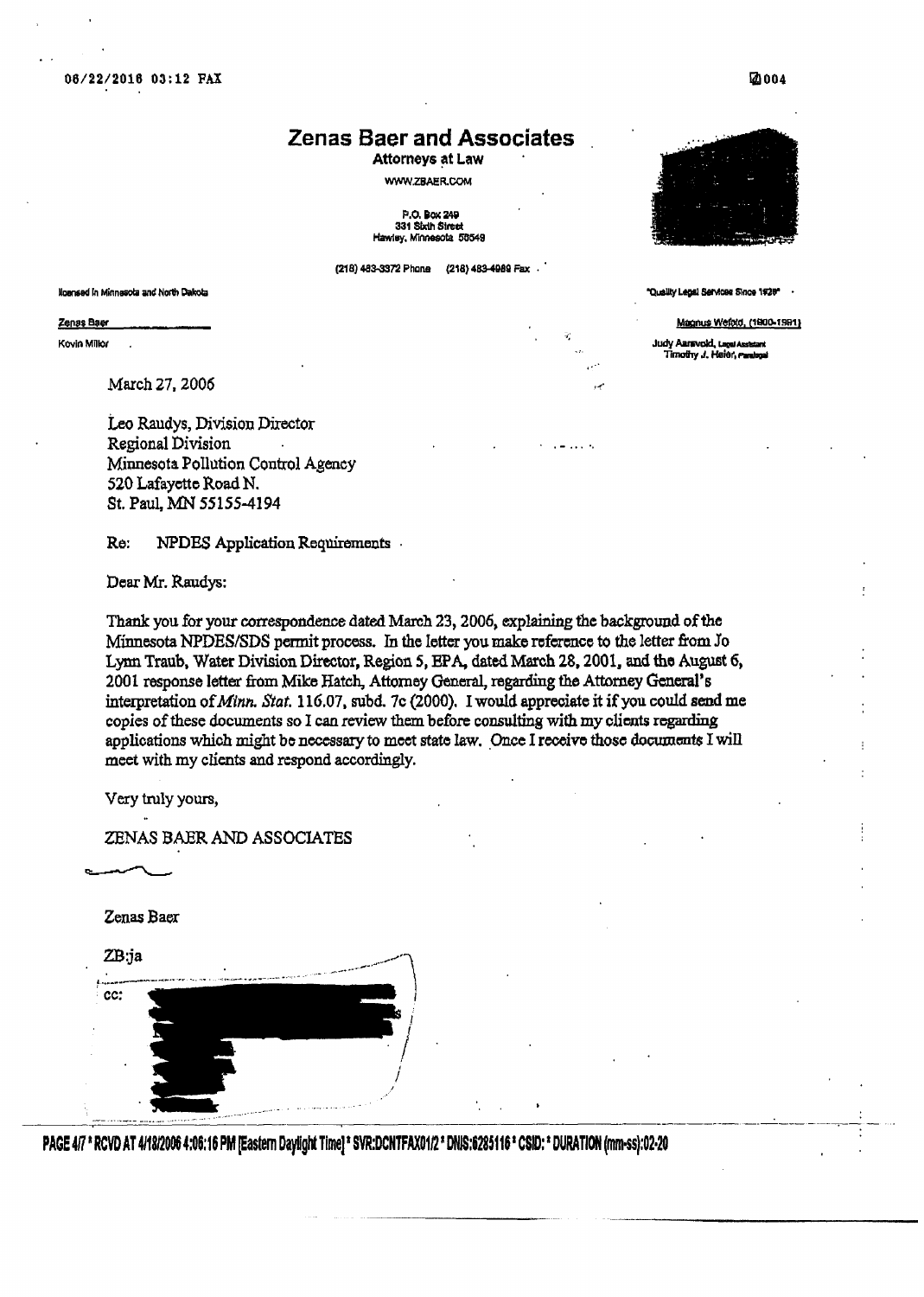

# **Minnesota Pollution Control Agency**

March 23, 2006

Mr. Zenas Baer Zenas Baer and Associates P.O. Box 249 331 Sixth Street Hawley, MN 56549

27 2006

RE: National Pollutant Discharge Elimination System Permit Application Requirements

#### Dear Mr. Baer:

This letter is in response to your inquiry pertaining to the requirements of an owner of a livestock or poultry operation for submitting an application for a National Pollutant Discharge Elimination System (NPDES) Permit in light of the ruling by the Second Circuit Court of Appeals (Court) on February 25, 2005. A portion of this ruling stated that only those large Concentrated Animal Feeding Operations (CAFOs) that actually discharge, or propose to discharge, are required to apply for an NPDES Permit.

The Minnesota Pollution Control Agency (MPCA) staff has discussed this issue with members of the Minnesota Attorney General's (Attorney General) staff and concluded that Minnesota State Statutes require all livestock and poultry operations which meet or exceed the large CAFO threshold to apply for an NPDES Permit. The following is the background information that was reviewed and used to develop this opinion.

MPCA General NPDES/State Disposal System (SDS) Permit Development

The 2000 Minnesota Legislature amended Minn. Stat. 116.07, subd. 7c. to require that:

"(a) The agency must issue National Pollutant Discharge Elimination System permits for feedlots with 1,000 animal units or more and that meet the definition of a "concentrated animal feeding operation" in 40 CFR § 122.23..."

As a result of this legislation the MPCA incorporated this requirement into Minn. R. 7020.0405, subp. 1. (which establishes permit requirements), and issued a General NPDES/SDS Permit (General Permit) for livestock facilities on May 30, 2001. At the time this became effective, the MPCA interpreted the statutory language as requiring a General Permit to be issued only to those sites that housed 1,000 or more animal units (AU) and also met the definition for a CAFQ.

Since that time this interpretation has changed as the result of an interpretation of Minn. Stat. 116.07, subd. 7c. by the Attorney General, as requested by the U.S. Environmental Protection Agency (EPA).

520 Lafayette Rd. N.; Saint Paul, MN 55155-4194; (651) 298-6300 (Voice); (651) 282-5332 (TTY); www.pca.state.mn.us St. Paul - Brainard - Datroit Lakes - Duluth - Mankato - Marshall - Rochester - Willmar

PAGE 5/7 \* RCVD AT 4/18/2006 4:06:16 PM [Eastern Daylight Time] \* SVR:DCNTFAX01/2 \* DNIS:6285116 \* CSID: \* DURATION (mm-ss):02-20mers.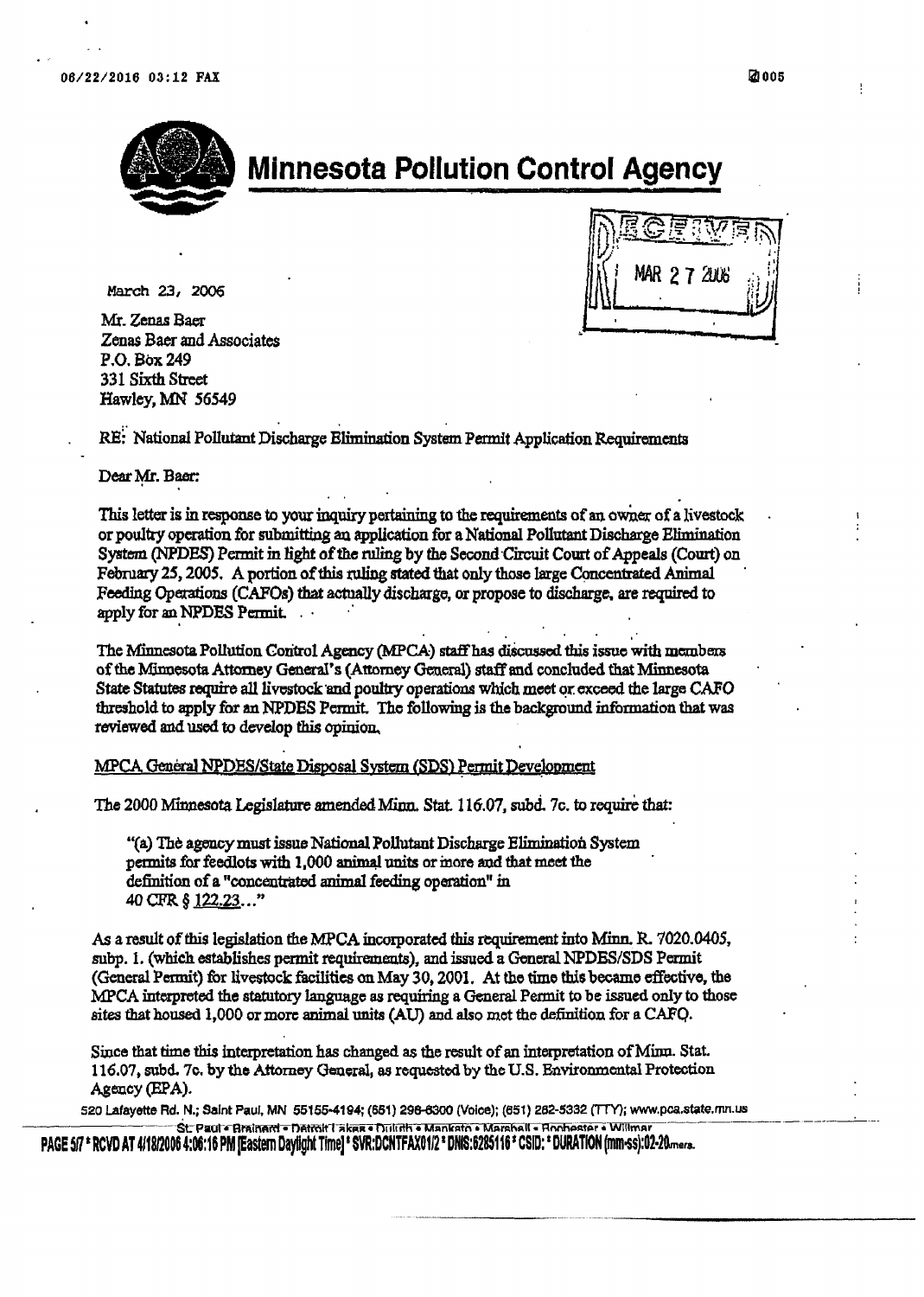$Mr.$  **Zenas Baer Page 2** 

**hbis response, the Attorney General stated:** .**J** 

> '(The **statateisproperly interpretedasrequiring any Mot that meets the**  federal definition of a CAFO to obtain an NPDES permit regardless of the number **of animal** units **they have,** Additionally, **the statuterequires feedlots thatmight not meet the federal ddnition ofa CAFO to obtainanNPDES permit if they have** more **than** 1,000 **animal** units**under state law."**

Copies **of the March 28,2001,** letter **fiom JoLynn Tranb, WaterDivision** Director,**Region 5, EPA** *rqmtbg* **this** infdon, **and**the **August 6,2001, response letter &om Michael Hatch,**  Attorney General, are available if needed.

As a result of this interpretation and the 2003 revised Code of Federal Regulations (CFR) for *CMOS,*the**MPCA mendedthe NPIIEWSPSpermittingprams inthe following ways:** 

:.

- **1.** A General Permit (MNG920000) was issued on February 14, 2005, to provide permit **coveragato all ]Jivestockfadities thatmet or exceededtba kge** *CMQ***tbdold, b& had <sup>a</sup>capacity oflessthan'l,000 AU under state liq and**
- 2. A second General Permit (MNG440000) was developed that will become effective on<br>Inne 1, 2006, and replace the General Permit issued in 2001 and MNG920000 so that all **Minnesota livestock facilities that are required to have an NPDES Permit and meet the** June 1, 2006, and replace the General Permit issued in 2001 and MNG920000 so that all Minnesota livestock facilities that are required to have an NPDES Permit and meet the criteria for a General Permit can be covered under federal regulations.

**l3hhg fkd'ties were** required**to applyfnr** the**rfised** General **P dMNG440000by December 1,2005.** 

#### **Second Circuit Court of Appeals Decision**

--

In response to the February 2003, revision of the regulations, the EPA received petitions for  $\frac{1}{2}$  *judicial review from four different livestock producer groups and four different environmental* **groups. The petitions for review were consoEdatadinto oneproceedingbefore the Court.** 

**On** February 28, 2005, the U.S. Court of Appeals for the Court issued its decision. This decision can be found on the internet at: <u>http://cfpub.epa.gov/npdes/afo/caforulechanges.cfm</u>

**.Oneof the issues that the Court nrIcdonis the requirement W alarge CAFO is** required **to apply fir an WDES Permitbecause the facilityhai the "pot.mtial"to discharge.** The **Cuuxt vacated the "duty to applysprovisions of the new CAFO rule,Theseprovisions require all CMOSto apply for an?@DIES Permit unless they can demmshatethat they have nopotential to discharge.** The **Court found that the duty ta apply, which the EPA had based on apresumption** . **that slt CMOShave at Icast apotential tddischatge, was invalid because the Clean Water Act subjects only actual dischargesto** regulation. Thc **Court achowledged EPA's stmagpolicy** 

**PAGE 6/7 \* RCVD AT 4/18/2006 4:06:16 PM [Eastern Daylight Time] \* SVR:DCNTFAX01/2 \* DNIS:6285116 \* CSID: \* DURATION (mm-ss):02-20**